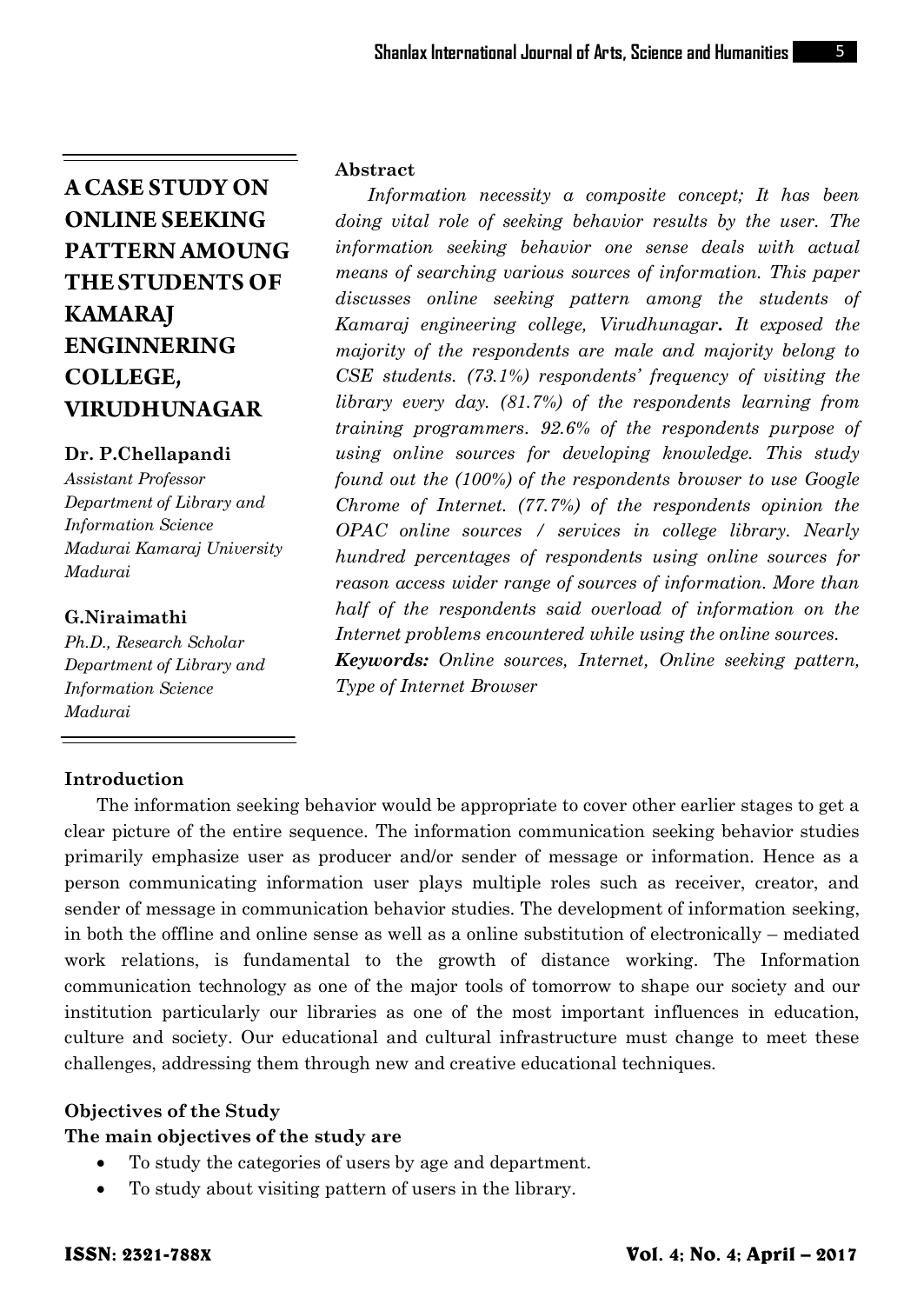# 6 **ShanlaxInternational Journal of Arts, Science and Humanities**

# **A CASE STUDY ON ONLINE SEEKING PATTERN AMOUNG THE STUDENTS OF KAMARAJ ENGINNERING COLLEGE, VIRUDHUNAGAR**

- To found out the method of learning about the use of online resources.
- $\bullet$ To identify the purpose of reasons for online seeking information for their work.
- To identify the preferred browser to use of Internet.  $\bullet$
- To carried out the available of online sources / services in college library.
- To study the reason for using online sources.  $\bullet$
- To study the problems encountered while using the online source.
- To study the opinion the rating about the library services and channels of collecting information in Kamaraj engineering college, Virudhunagar.

# **Methodology**

The present study is a survey method using a questionnaire. A total number of 180 Questionnaires were randomly distributed to the users of Kamaraj College of Engineering in Virudhunagar District. Out of 180 questionnaires, 175 filled questionnaires were received back by the researchers. Hence selected 175 questionnaires are used for data analysis and interpretation. Secondary data are collected from journals, books and theses. Primary data have been collected on October 2016.

# **Data Analysis and Interpretation**

The data was collected simplified by means by table's single column and double column or triple column tables. The tabulated data was analyzed with simple percentage method in MS Excel to draw necessary inferences.

| <b>Particulars</b> |              | <b>No. of Respondents</b> | Percentage |  |
|--------------------|--------------|---------------------------|------------|--|
| <b>Gender</b>      | Male         | 94                        | 53.7       |  |
|                    | Female       | 81                        | 46.3       |  |
|                    | <b>Total</b> | 175                       | 100        |  |
|                    | <b>EEE</b>   | 27                        | 15.4       |  |
|                    | <b>ECE</b>   | 22                        | 12.6       |  |
| <b>Name of The</b> | <b>CSE</b>   | 51                        | 29.1       |  |
| <b>Department</b>  | Civil Eng    | 33                        | 18.9       |  |
|                    | Mech Eng     | 42                        | 24         |  |
|                    | <b>Total</b> | 175                       | 100        |  |

# **Table 1: Gender and Department - wise Distribution of Respondents**

**Source:** Primary data

Table 1 shows the gender and department -wise distribution of respondents. In this study, 94(53.7%) of the respondents are Male whereas 81(46.3%) of the respondents are Female. Hence the more than half of the respondents belong to the category of Male.

Among the overall 175 respondents, 27(15.4%) of the respondents belong to the department of EEE, 22(12.6%) of the respondents belong to the department of ECE, 51(29.1%) of the respondents belong to the department of CSE, 33 (18.9%) of the respondents belong to the department of Civil Eng, 42 (24%) of the respondents belong to the department of Mech Eng. Hence more than one fourth of the respondents belong to the department of CSE.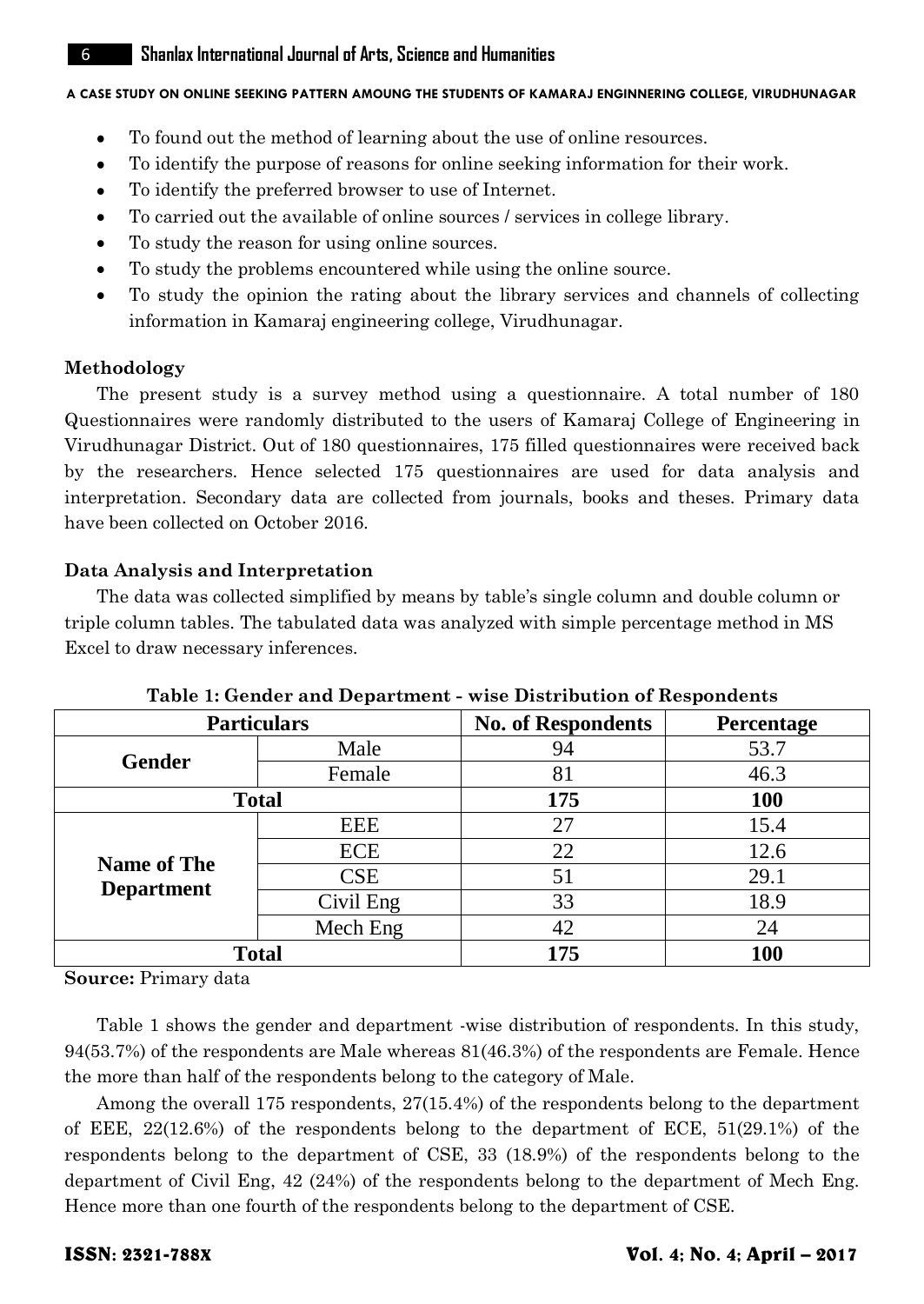| S.No. | Option       | <b>No. of Respondents</b> | Percentage |
|-------|--------------|---------------------------|------------|
|       | Daily        | 128                       | 73.1       |
|       | Twice a week | 24                        | 13.7       |
|       | Weekly       |                           | 6.9        |
|       | Monthly      |                           | $6.3\,$    |
|       | <b>Total</b> | 175                       | 100        |

**Table 2: Frequency of Visiting the Library**

**Source:** Primary data

Table 2 describes the frequency of visiting the library. Among the overall 175 respondents, 128(73.1%) frequency of visiting the library every day, 24 (13.7%) of them report that it is twice in a week, 12 (6.9%) weekly .and 11(6.3%) monthly. Therefore nearly three fourth of the respondents frequency of visiting the library every day.

| S.No | <b>Method of Learning</b>               | <b>No. of Respondents</b> | Percentage    |
|------|-----------------------------------------|---------------------------|---------------|
|      | Guidance from friends                   | 65                        | 37.1          |
|      | Library staff                           | 59                        | 33.7          |
|      | Trial and Error method/Self instruction | 125                       | 71.4          |
|      | <b>Training Programmes</b>              | 143                       | 81.7          |
|      |                                         |                           | $Total = 175$ |

**Table 3: Method of Learning about the use of Online Sources**

**Source:** Primary data

Data presented in table 3 shows the method of learning about the use of online sources. Among the overall 175 respondents 65(37.1%) of the respondents learning from guidance from friends, 59(33.7%) of them learning from library staff, 125(71.4%) of them learning from trial and Error method self instruction, and 143(81.7%) of them learning from Training Programmes. It is carried out the majority of the respondents learning from training Programmes.

| Tuble 1. I al pose of asing chaine nesources |                            |                           |               |  |
|----------------------------------------------|----------------------------|---------------------------|---------------|--|
| S.No                                         | Propose                    | <b>No. of Respondents</b> | Percentage    |  |
|                                              | Developing knowledge       | 162                       | 92.6          |  |
|                                              | Prepare class Seminar      | 72                        | 41.1          |  |
|                                              | Prepare competitive exam's | 93                        | 53.1          |  |
|                                              | Writing journal articles   | 62                        | 35.4          |  |
|                                              | Others                     | 36                        | 20.6          |  |
|                                              |                            |                           | $Total = 175$ |  |

**Table 4: Purpose of using Online Resources**

**Source:** Primary data

It is focused the table 4 that among the overall 175 respondents and their purpose of using online resources. In this study, 162(92.6%) of the respondents purpose of using online resources for developing knowledge, 72(41.1%) for prepare class Seminar, 93(53.1%) for prepare competitive exam's, 62(35.4%) for writing journal articles , and 36(20.6%) for other purposes.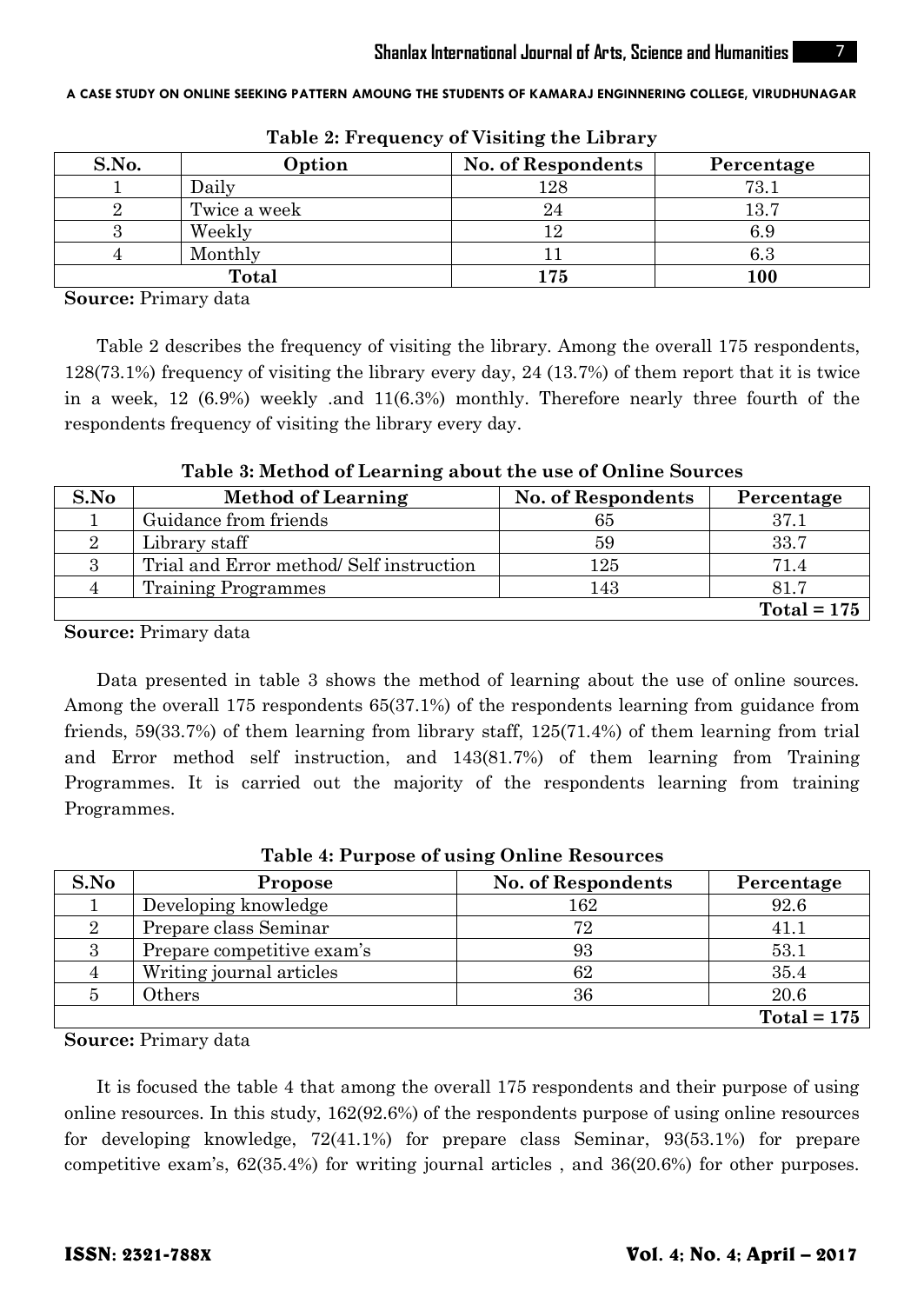Hence the majority of the respondents purpose of using online resources for developing knowledge.

| S.No.          | <b>Browser</b>    | No. of Respondents | Percentage    |
|----------------|-------------------|--------------------|---------------|
|                | Internet Explorer | 126                | 72            |
| $\overline{2}$ | Opera             | 53                 | 30.3          |
|                | Google Chrome     | 175                | 100           |
|                | Mozilla Firefox   | 43                 | 24.6          |
|                |                   |                    | Total = $175$ |

**Table 5: Browser to use of Internet**

**Source:** Primary data

Table 5 presents the browser to use of Internet by the respondents. Among the overall 175 respondents, 126(72%) of the respondents browser to use Internet Explorer, 53(30.3%) browse to use Opera, 175(100%) browse to use Google Chrome, 43(24.6%) browse to use Mozilla Firefox. Therefore (100%) of the respondents browser to use Google Chrome of Internet.

| S. No. | E-Resources/Services | <b>No. of Respondents</b> | Percentage    |
|--------|----------------------|---------------------------|---------------|
|        | OPAC                 | $^{136}$                  | 77 7          |
|        | IEEE-Journals        | 76                        | 43.4          |
| - Ə.   | E-Books              | 124                       | 70.9          |
|        | CD-Rom Databases     | -19                       | 68            |
|        |                      |                           | $Total = 175$ |

**Table 6: Opinion of the Available of Online Sources / Services in College Library**

**Source:** Primary data

Table 6 discusses the distribution of respondents according to their opinion of the available of online sources / Services in college library. In this study, 136(77.7%) of the respondents opinion the OPAC online sources / services in college library , 76(43.4%) of them opinion that it is IEEE-Journals sources available, 124(70.9%) E-Books sources available, and 119(68%) CD-ROM databases sources available. Hence the more than two third of the respondents opinion the OPAC online sources / services in college library.

**Table 7: Reason for using Online Sources**

| S. No. | Option                                          | No. of Respondents | Percentage    |
|--------|-------------------------------------------------|--------------------|---------------|
|        | Time Saving                                     | 164                | 93.7          |
| 2.     | Easier access to Information                    | 136                | 77.7          |
| 3.     | Faster access to information                    | 154                | 88            |
| 4.     | Access wider range of sources of<br>information | 172                | 98.3          |
| 5      | Access to current information                   | 170                | 97.1          |
|        |                                                 |                    | $Total = 175$ |

**Source:** Primary data

Data has been presented in table 7 reveals the reason for using online sources by the distribution of respondents. Among the overall respondents, 164(93.7%) of the respondents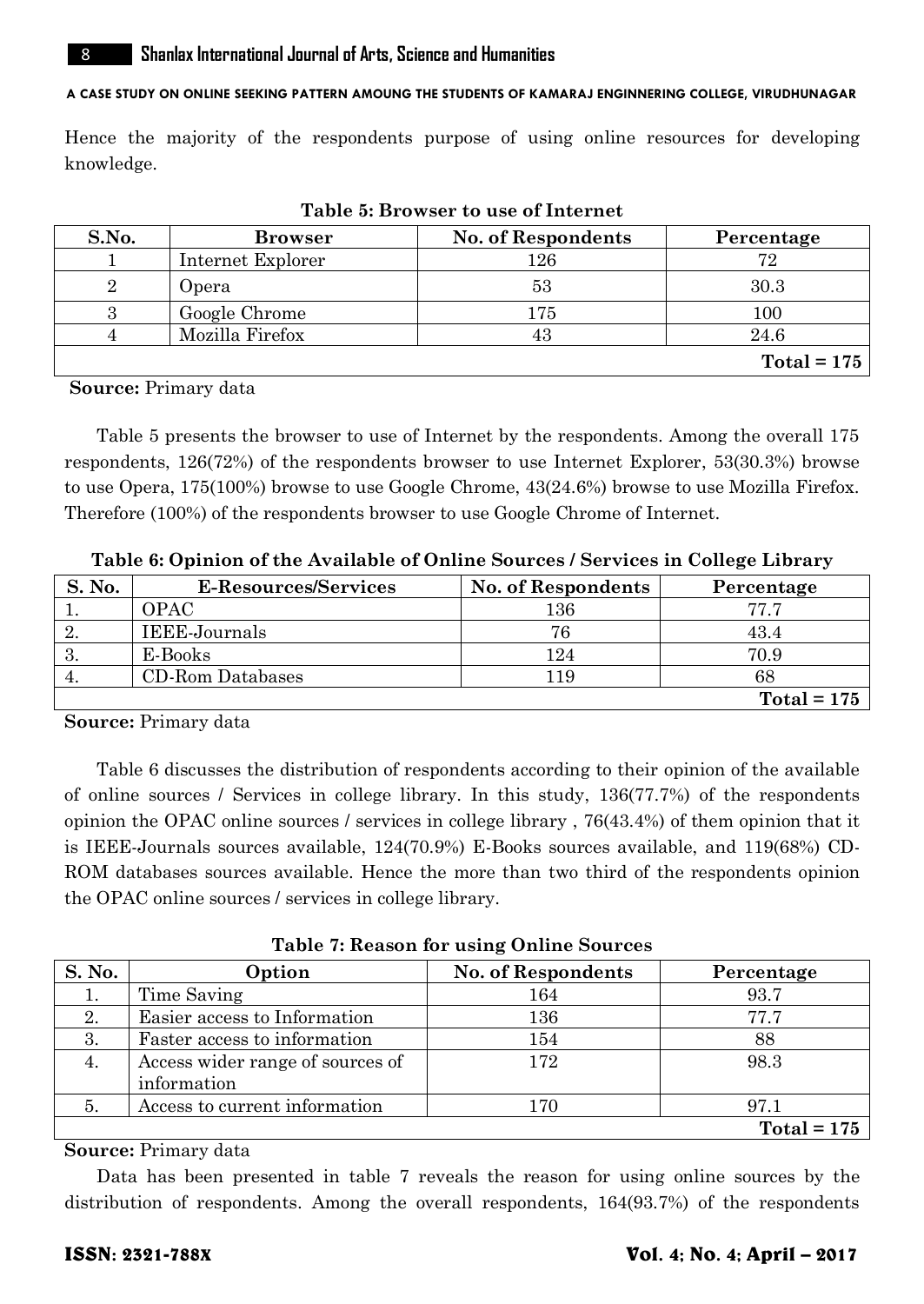using online sources for time Saving reason, 136(77.7%) for easier access to Information, 154(88%) faster access to information, 172(98.3%) for access wider range of sources of information, 170(97.1%) for access to current information. It is viewed the nearly hundred percentage of respondents using online sources for reason access wider range of sources of information.

| S. No | Opinion                                       | <b>No. of Respondents</b> | Percentage    |
|-------|-----------------------------------------------|---------------------------|---------------|
|       | Slow access speed                             | 53                        | 30.3          |
| 2.    | Difficulty in finding relevant<br>information | 78                        | 44.6          |
| 3.    | Overload of information on the<br>Internet    | 95                        | 54.3          |
| 4.    | Privacy problem                               | 82                        | 46.9          |
| 5.    | Lake of computers                             | 46                        | 26.3          |
| 6.    | others                                        | 25                        | 14.3          |
|       |                                               |                           | $Total = 175$ |

**Table 8: Opinion about the Problems Encountered While Using the Online Sources**

**Source:** Primary data

Table 8 reveals that among the overall respondents and their opinion about the problems encountered while using the online sources. In this study, 53(30.3%) of the respondents said slow access speed, 78(44.6%) of them said difficulty in finding relevant information, 95(54.3%) of them said overload of information on the Internet, 82(46.9%) of them said privacy problem, 46(26.3%) of them said lake of computers, and 25(14.3%) other problems. Hence the more than half of the respondents said overload of information on the Internet problems encountered while using the online sources.

| Table 9: Chi-Square Analysis of Opinion the Rating about the Library Services and |  |
|-----------------------------------------------------------------------------------|--|
| <b>Channels of Collecting Information by Gender – Wise</b>                        |  |

| S.No |              | Rating $(\% )$   |              |              |            | <b>Total</b> |     |
|------|--------------|------------------|--------------|--------------|------------|--------------|-----|
|      | Age          | <b>Excellent</b> | Very good    | Good         | Poor       | No comments  |     |
| 1.   | Male         | 11<br>(11.7)     | 15<br>(16)   | 52<br>(55.3) | 9<br>(9.6) | (7.5)        | 94  |
| 2.   | Female       | (9.9)            | 12<br>(14.8) | 49<br>(60.5) | (8.6)      | (6.2)        | 81  |
|      | <b>Total</b> | 19               | 27           | 101          | 16         | 12           | 175 |

**Source:** Primary data **Chi- square value: 0.517 df=4**

Table 9 shows the opinion the rating about the library services and channels of collecting information by gender – wise. Among the male respondents,  $11(11.7%)$  of the respondents opinion the library services and channels of collecting information is excellent, 15(16%) of them said very good, 52(55.3%) good, 9(9.6) poor, 7(7.5%) have not expressed any comments. Among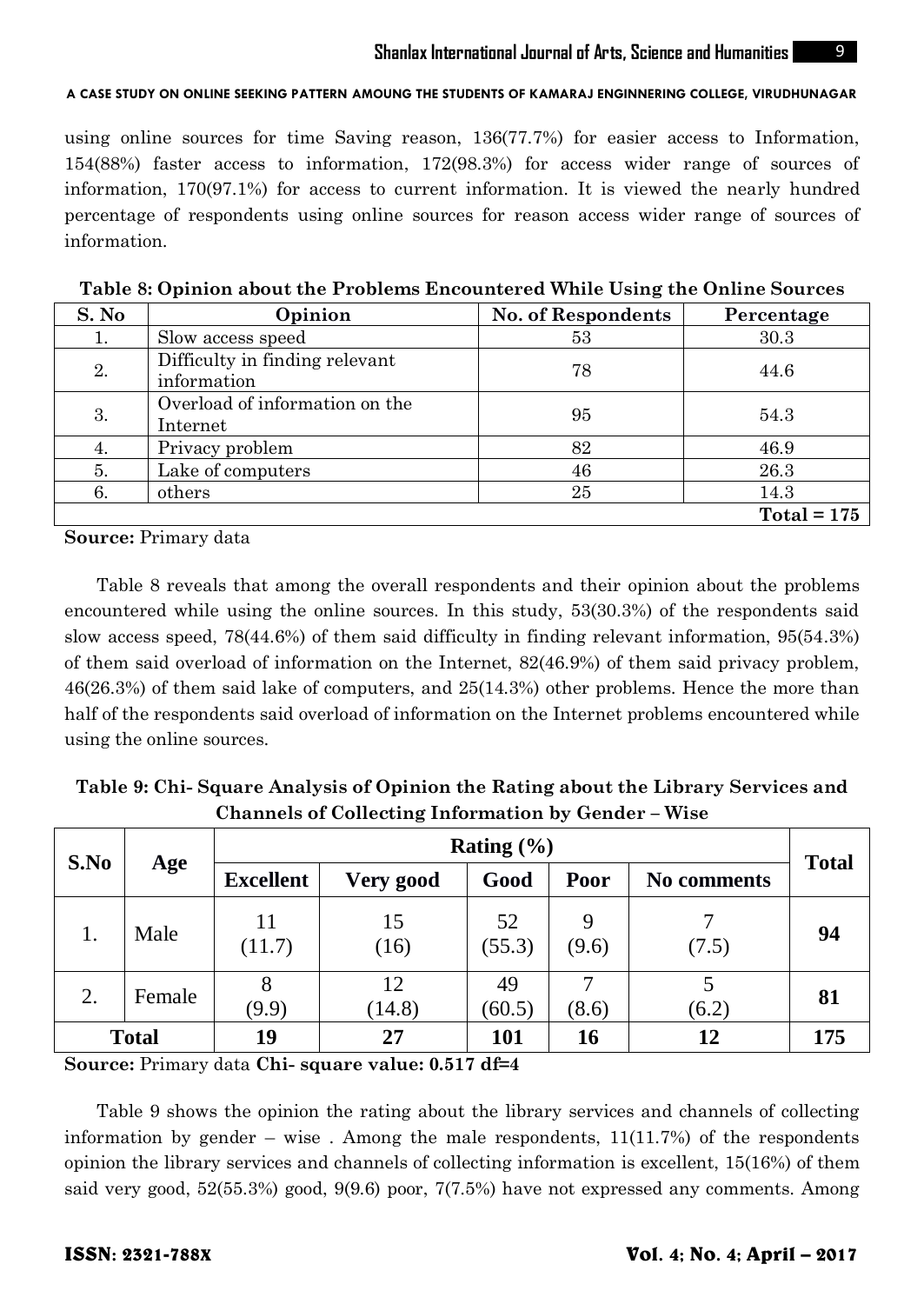the female respondents, 8(9.9%) opinion the library services and channels of collecting information is excellent,  $12(14.8%)$  of them said very good,  $49(60.5%)$  good,  $7(8.6%)$  poor, 5(6.2%) have not expressed any comments. Therefore majority of the male and female respondents opinion the library services and channels of collecting information is excellent in Kamaraj engineering college, Virudhunagar.

# **Testing of Hypothesis 10**

# **Ho: Null Hypothesis**

There is no association between the gender -wise respondents and their rating about the library services and channels of collecting information

# **H1: Alternative Hypothesis**

There is an association between the gender -wise respondents and their rating about the library services and channels of collecting information.

# **Chi-Square Summary Result**

| Chi-Square Calculated<br>Value | <b>Degrees of Freedom</b> | <b>Chi-Square Table Value 5%</b> |
|--------------------------------|---------------------------|----------------------------------|
| 0.517                          |                           | 9.488                            |

The table value of  $\mathcal{X}^2$  for 4 degrees of freedom at 5% level of significance is 9.49. The calculated value of  $\mathcal{X}^2$  is lower than this table value and hence the Null hypothesis is accepted and hence Alternative hypothesis is rejected. It is concluded that there is no association between the gender -wise respondents and their rating about the library services and channels of collecting information.

# **Major Findings**

- 1. More than half of the respondents belong to the category of male and More than one fourth of the respondents belong to the department of CSE.
- 2. Nearly three fourth of the respondents frequency of visiting the library every day.
- 3. Majority of the respondents learning from training programmers.
- 4. (92.6%) of the respondents purpose of using online sources for developing knowledge.
- 5. (100%) of the respondents browser to use Google Chrome of Internet .
- 6. More than two third of the respondents opinion the OPAC online sources / services in college library.
- 7. Nearly hundred percentage of respondents using online sources for reason access wider range of sources of information.
- 8. More than half of the respondents said overload of information on the Internet problems encountered while using the online sources.
- 9. Majority of the male and female respondents opinion the library services and channels of collecting information is excellent and there is no association between the gender wise respondents and their rating about the library services and channels of collecting information in Kamaraj engineering college , Madurai.